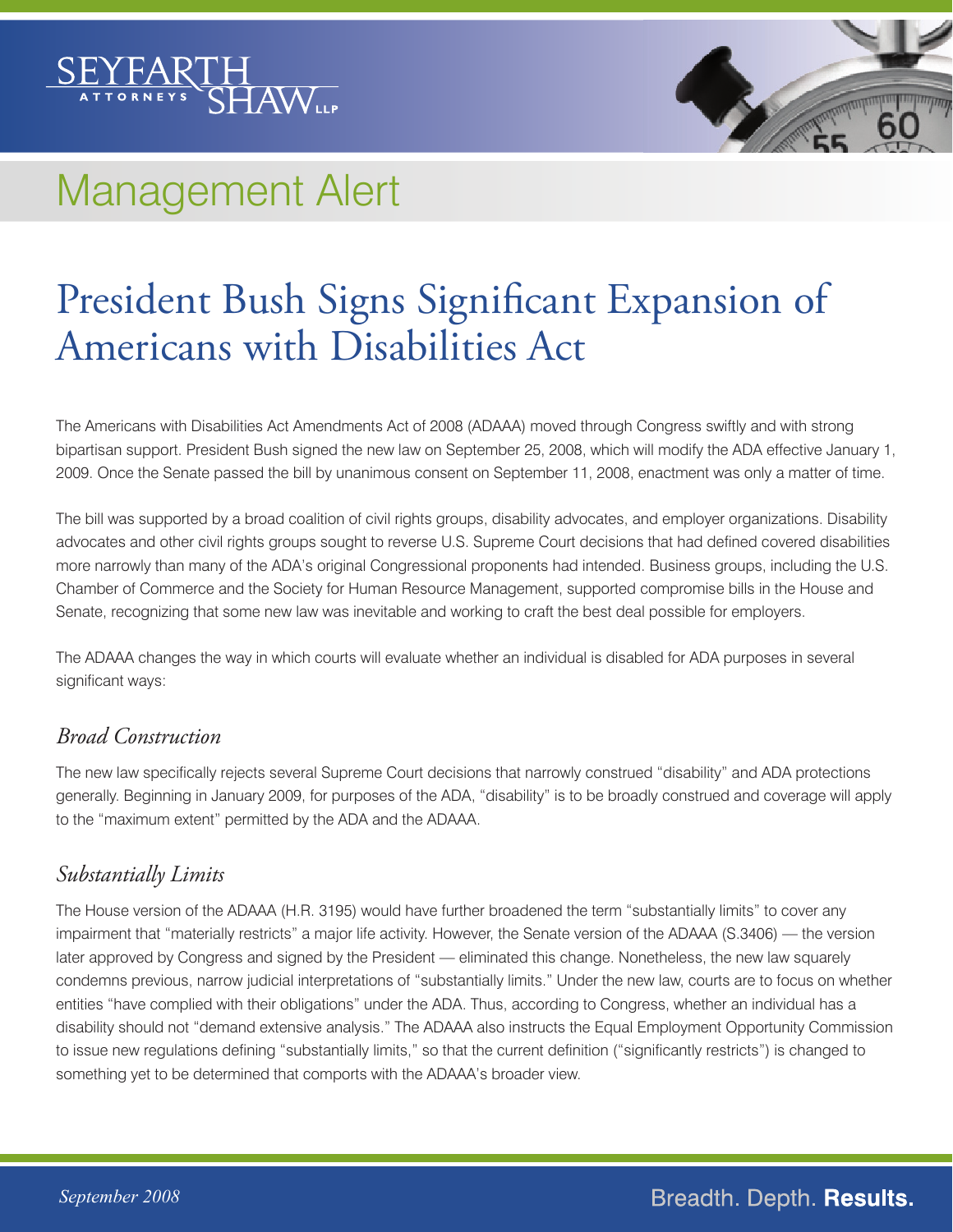#### *Mitigating Measures*

In a complete reversal of Supreme Court precedent, the ADAAA rejects decisions holding that "mitigating measures" (e.g., medications, prosthetics, corrective surgery, hearing aids, and mobility devices) are to be considered in assessing whether an individual is covered under the ADA. Going forward, impairments are to be evaluated in their unmitigated state when determining whether the individual is substantially limited in a major life activity, except that ordinary eyeglasses and contact lenses may be considered.

## *Expansion of Major Life Activities*

The ADAAA adds several new activities to the non-exhaustive list of major life activities covered by the statute. Specifically added were "sleeping, ... concentrating, thinking, [and] communicating." Also included as major life activities are "the operation of major bodily functions" such as the "immune system, normal cell growth, digestive, bowel, bladder, neurological, brain, respiratory, circulatory, endocrine, and reproductive functions."

## *"Regarded As" Analysis*

The ADAAA significantly expands "regarded as" protection by prohibiting discrimination based on the employer's alleged perception of a mental or physical impairment, even if that impairment is not a perceived or actual disability under ADA. This means, for example, that a 10-pound lifting restriction that might not rise to the level of an actual disability (under the major life activity of working or otherwise) can nonetheless be the basis of a "regarded as" claim. Excluded from the "regarded as" prong of the definition of "disability," however, are "minor and transitory impairments." The ADAAA defines transitory impairments as those with an actual or expected duration of less than six months. It remains to be seen, however, whether an arguably major impairment with an expected or actual duration of less than six months or, conversely, a minor impairment lasting more than six months will suffice to protect individuals under "regarded as" analysis.

# *Additional Effects*

#### The ADAAA also:

- Extends ADA protections to individuals with episodic impairments or conditions in remission if the impairment would substantially limit a major life activity in its active state
- Clarifies that there is no duty to provide reasonable accommodations to individuals who are ADA-protected under only the "regarded as" or "record of" prongs of the definition of disability
- Clarifies that impairments need only limit one major life activity in order to constitute a disability
- Clarifies that an individual without a disability cannot pursue a claim for reverse discrimination (on the basis of not having a disability)